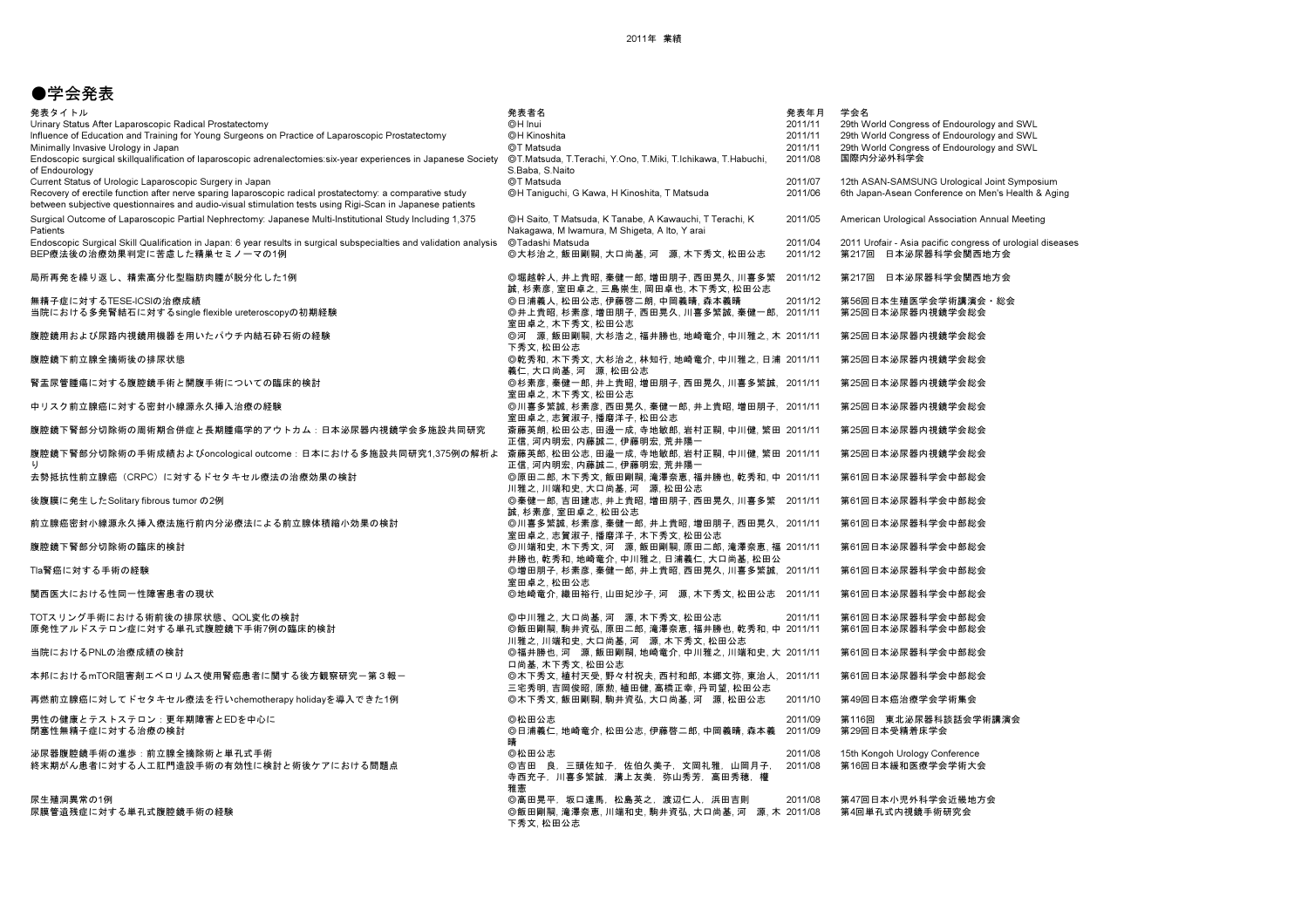| 当院における腹腔鏡下根治的前立腺全摘術後の鼠径ヘルニアの検討                | ◎三木博和,道浦 拓,植田愛子,末岡憲子,向出裕美,福井 2011/08                                         |         | 第9回日本ヘルニア学会学術集会              |
|-----------------------------------------------|------------------------------------------------------------------------------|---------|------------------------------|
| 低テストステロン患者に対するアンドロゲン補充療法の造血作用に関する検討           | 淳一,井上健太郎,中根恭司,權,雅憲,木下秀文,松田公志<br>◎河 源.谷口.久哲.地崎竜介.木下秀文.松田公志                    | 2011/07 | 第11回日本Men's Health医学会        |
|                                               |                                                                              | 2011/07 | 第13回日本女性骨盤底医学会               |
| 骨盤臓器脱(POP)におけるcine MRIの有用性の検討                 | ◎大口尚基.中川雅之.河源.木下秀文.松田公志                                                      |         |                              |
| 原発性アルドステロン症に対する単孔式腹腔鏡下手術5例の臨床的検討              | ◎飯田剛嗣,駒井資弘,原田二郎,滝澤奈恵,福井勝也,乾秀和,中 2011/07<br>川雅之,川端和史,大口尚基,河 源,木下秀文,松田公志       |         | 第23回日本内分泌外科学会                |
| 成人巨大尿管症の1例                                    | ◎秦健一郎,井上貴昭,増田朋子,西田晃久,川喜多繁誠,杉素彦, 2011/05<br>室田卓之                              |         | 第215回 日本泌尿器科学会関西地方会          |
| 腹腔鏡用器機を用いて砕石したインディアナパウチ内結石の1例                 | ◎飯田剛嗣、河 源、地崎竜介、福井勝也、駒井資弘、大口尚基、木 2011/05                                      |         | 第215回日本泌尿器科学会関西地方会           |
|                                               | 下秀文,松田公志                                                                     |         |                              |
| TKIの有効性と副作用                                   | ◎稲元輝生. 駒井資弘                                                                  | 2011/05 | 平成23年度大阪泌尿器科臨床医会総会           |
| 進行性腎癌の治療におけるチロシンキナーゼ阻害薬関連性消化管合併症の3例           | ◎井上貴昭, 木下秀文, 駒井資弘, 中川雅之, 川端和史, 河 源, 松 2011/04<br>田公志                         |         | 第41回腎癌研究会                    |
| 膀胱原発絨毛癌の1例                                    | ◎井上貴昭,杉素彦,増田朋子,西田晃久,川喜多繁誠,室田卓之, 2011/04                                      |         | 第99回日本泌尿器科学会総会               |
|                                               | 木下秀文.松田公志                                                                    |         |                              |
| 経済社会状況の変動に伴う男性更年期外来受診患者像の変化に関する検討             | ◎河 源、谷口久哲,福井勝也,乾秀和,駒井資弘,中川雅之,川端 2011/04<br>和史.大口尚基.木下秀文.松田公志                 |         | 第99回日本泌尿器科学会総会               |
| 腹腔鏡手術における剥離操作の解析 一紺子作用力の測定から                  | ◎吉田健志, 木下秀文, 黒田嘉宏, 大城理, 松田公志                                                 | 2011/04 | 第99回日本泌尿器科学会総会               |
| mTOR阻害剤エベロリムス使用癌患者に関する後方観察研究                  | ◎玉田聡,仲谷達也,勝岡洋治,東治人,松田公志,木下秀文,吉村 2011/04                                      |         | 第99回日本泌尿器科学会総会               |
|                                               | 一宏, 植村天受, 野々村祝夫, 高山仁志                                                        |         |                              |
| 悪性軟部腫瘍の臨床的検討                                  | ◎原田二郎.河 源.木下秀文.松田公志                                                          | 2011/04 | 第99回日本泌尿器科学会総会               |
| 泌尿器腹腔鏡手術の進歩と課題                                | ◎松田公志.河内明宏                                                                   | 2011/04 | 第99回日本泌尿器科学会総会               |
| 関西医科大学附属滝井病院における前立腺癌密封小線源永久挿入治療後の性機能変化の検証     | ◎川喜多繁誠, 杉素彦, 井上貴昭, 増田朋子, 西田晃久, 室田卓之, 2011/04<br>志賀淑子,播磨洋子,河 源,木下秀文,松田公志      |         | 第99回日本泌尿器科学会総会               |
| 骨盤内蔵器脱根治術における潜在性腹圧性尿失禁に対するリスクファクターの検討         | ◎大口尚基.中川雅之.河 源.木下秀文.松田公志                                                     | 2011/04 | 第99回日本泌尿器科学会総会               |
| 副腎原発褐色細胞腫の術後再発症例の臨床的検討                        | ◎滝澤奈恵, 河 源, 乾秀和, 原田二郎, 川端和史, 飯田剛嗣, 木下 2011/04<br>秀文. 松田公志                    |         | 第99回日本泌尿器科学会総会               |
| 経尿道的バイポーラ前立腺核手術(TUEB)の治療成績                    | ◎中川雅之.大口尚基.河 源.木下秀文.松田公志                                                     | 2011/04 | 第99回日本泌尿器科学会総会               |
| 腎外傷91例の治療方針の検討                                | ◎福井勝也,杉素彦,駒井資弘,大口尚基,河 源,室田卓之,木下 2011/04                                      |         | 第99回日本泌尿器科学会総会               |
|                                               | 秀文. 松田公志                                                                     |         |                              |
| 前立腺生検がQOLに及ぼす影響                               | ◎木下秀文.河 源.大口尚基.松田公志                                                          | 2011/04 | 第99回日本泌尿器科学会総会               |
| 前立腺肥大症手術周術期管理の標準化研究に見る最適なTURPクリニカルパス          | ◎野尻佳克,荒井陽一,長谷川友紀,服部良平,松田公志,内藤誠 2011/04<br>二,矢内原仁,関成人,岡村菊夫                    |         | 第99回日本泌尿器科学会総会               |
| 「Men's Healthにおけるテストステロンの意義」-LOH症候群とEDを中心に-   | ◎松田公志                                                                        | 2011/04 | 富山県泌尿器科木曜会4月例会               |
| 精巣に特異的に発現するmovo遺伝子の精子形成に関する解析                 | ◎地崎竜介                                                                        | 2011/03 | 第127回関西医科大学学内学術集談会           |
| 尿膜管遺残症に対する単孔式腹腔鏡手術の経験                         | ◎飯田剛嗣                                                                        | 2011/03 | 第127回関西医科大学学内学術集談会           |
| 泌尿器腹腔鏡手術のトレーニング法と技術認定制度                       | ◎松田公志                                                                        | 2011/03 | 第1回大阪EndoUrology研究会          |
| 陰茎海綿体神経温存腹腔鏡下前立腺全摘除術後の勃起能に関する主観的評価と客観的評価の比較検討 | ◎谷口久哲,河 源,日浦義仁,福井勝也,駒井資弘,中川雅之,川 2011/03<br>端和史,大口尚基,木下秀文,松田公志                |         | 第42回関西アンドロロジーカンファレンス         |
| 関西医大枚方病院 腎移植の取り組み                             | ◎矢西正明                                                                        | 2011/02 | 第11回京阪腎不全研究会                 |
| 骨盤内腫瘤から発見された前立腺悪性リンパ腫の1例                      | ◎西田晃久,杉素彦,井上貴昭,増田朋子,川喜多繁誠,室田卓之 2011/02                                       |         | 第214回日本泌尿器科学会関西地方会           |
| 前立腺癌骨転移との識別のため骨生検を要した胸骨肋骨鎖骨過骨症の1例             | ◎滝澤奈恵, 木下秀文, 飯田剛嗣, 原田二郎, 福井勝也, 乾秀和, 駒 2011/02<br>井資弘,中川雅之,川端和史,大口尚基,河 源,松田公志 |         | 第214回日本泌尿器科学会関西地方会           |
| 性ステロイドホルモン低下に対する補充療法―メリット・デメリット― テストステロン      | ◎松田公志                                                                        | 2011/02 | 第5回生殖·発達内分泌研究会               |
| 腎臓移植について                                      | ◎矢西正明                                                                        | 2011/02 | 第6回枚方CKD研究会                  |
| 女性医師は働きながら女性らしく生きられるのか                        | ◎滝澤奈恵                                                                        | 2011/02 | 平成22年度 女子医学生・研修医等をサポートするための会 |
| 鏡視下ドナ一腎摘出術における到達経路の選択に検討を要した1例                | ◎矢西正明, 河 源, 原田二郎, 飯田剛嗣, 中川雅之, 木下秀文, 松田 2011/01<br>公志                         |         | 第44回日本臨床腎移植学会                |
|                                               |                                                                              |         |                              |

## ●学術 論文雑誌

| 表題                                                                                                         | 著者 共著者名                                                      | 発行年月    | 掲載誌名                             | 巻号頁           |
|------------------------------------------------------------------------------------------------------------|--------------------------------------------------------------|---------|----------------------------------|---------------|
| Deficiency of Rap1-Binding Protein RAPL Causes Lymphoproliferative Disorders through Mislocalization of    | Katagiri K, Ueda Y, Tomiyama T, Yasuda K, Toda Y, Ikehara S, | 2011/01 | Immunity                         |               |
| p27kip1.                                                                                                   | Nakavama Kl. Kinashi T                                       |         |                                  | 34(1):24-38   |
| Pheochromocytoma and subclinical Cushing's syndrome with focal adrenocortical hyperplasia                  | Takizawa N, Muguruma K, Sasano H                             | 2011/07 | International Journal of Urology | 18(7):548-549 |
| Prostate cancer detection by prebiopsy 3.0-Tesla magnetic resonance imaging.                               | Nishida S, Kinoshita H, Mishima T, Kurokawa H, Sakaida N,    | 2011/07 | International journal of urology |               |
|                                                                                                            | Matsuda T.                                                   |         |                                  | 18(9):653-658 |
| Perioperative management of transurethral surgery for benign prostatic hyperplasia: A nationwide survey in | Okamura K, Nojiri Y, Seki N, Arai Y, Matsuda T, Hattori R,   | 2011/04 | International journal of urology |               |
| Japan.                                                                                                     | Hasegawa T. Naito S                                          |         |                                  | 18(4):304-310 |